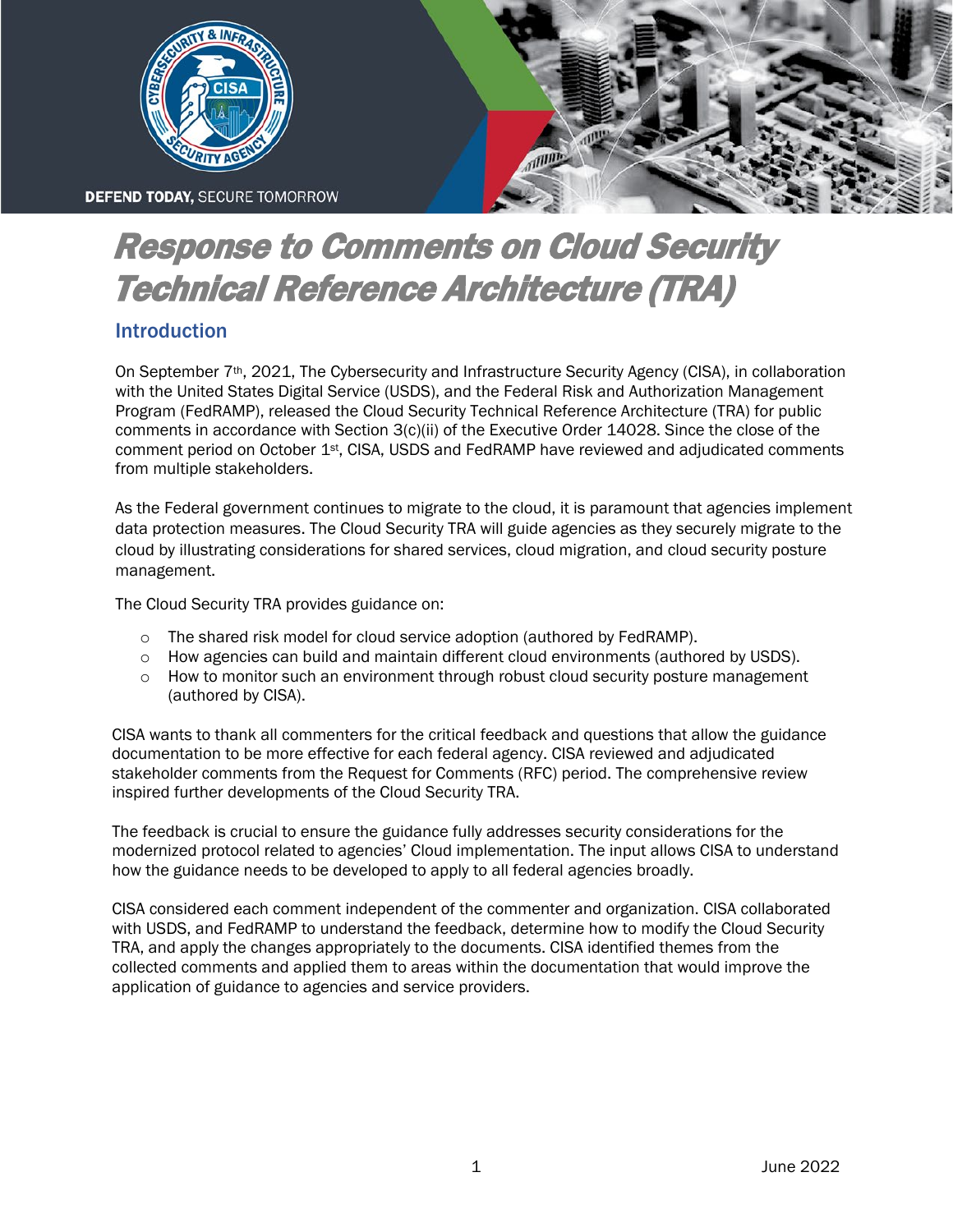### Comment Themes

Overall, CISA, USDS, and FedRAMP highlighted six key themes from the comments and responses for all documents. Commenters wanted further clarification on or a better understanding of the following topics.

#### OMB Zero Trust Alignment

Commenters requested more alignment with OMB M-22-09 [Federal Strategy to Move the U.S.](https://www.whitehouse.gov/omb/briefing-room/2022/01/26/office-of-management-and-budget-releases-federal-strategy-to-move-the-u-s-government-towards-a-zero-trust-architecture/)  [Government Towards a Zero Trust Architecture.](https://www.whitehouse.gov/omb/briefing-room/2022/01/26/office-of-management-and-budget-releases-federal-strategy-to-move-the-u-s-government-towards-a-zero-trust-architecture/) As a result, authors of the Cloud Security TRA updated the document to reflect the consistent use of Phishing Resistant Multi-Factor Authentication, reference to Centralized Identity Action, and additional logging requirements.

#### Topic Specific Details

Commenters requested more consistency in the use of the federal government's Identity, Credentials, and Access Management (FICAM) and highlighted considerations associated with Microservices. Authors of the Cloud Security TRA recognized the need to align with the FICAM Architecture and updated language throughout the document. Authors of the Cloud Security TRA also expanded application program interfaces (API) subsection with attention to Cloud-Native Authentication and Authorization and new scenario on Microservices and Service Mesh.

Commenters also noted a narrowing of how Zero Trust can be achieved in the text compared with National Institute of Standards and Technology (NIST) SP 800-207. Authors of the Cloud Security TRA updated the document to align with the NIST SP 800-207 guidance.

#### FedRAMP Program

Commenters requested clarity around certain aspects of FedRAMP, including policy, applicability, and direction of the program. Authors of the Cloud Security TRA conducted various updates to program scope and policy requirements, FedRAMP's intention around modernization and automation, guidance around training and use of FedRAMP templates, authorization boundary definition, potential use of governance, risk, and compliance (GRCs) within agency customers, and references to FedRAMP multi-agency Continuous Monitoring and Performance Management Guides.

#### Cloud Migration Strategy

Commenters sought a clarification on cloud migration strategies. Authors of the Cloud Security TRA updated Section 4.2.3 to provide a scenario showing why organizations should not move an application to the Cloud and add language to pursue the Refactor after the Rehosting is complete.

#### CSPM Capabilities

Comments requested additional guidance on internal coordination with CISA Programs such as Continuous Diagnostics and Monitoring (CDM), for scope of Cloud Security Posture Management (CSPM). However, the authors of the Cloud Security TRA purposefully took a wide aperture with the term in the document. In response to Executive Order 14028 and OMB Memo 22-09, the CDM Program Management Office (PMO) is starting to develop and test new cloud-specific requirements within the cloud. CSPM requirements are currently in the developmental phase and are in